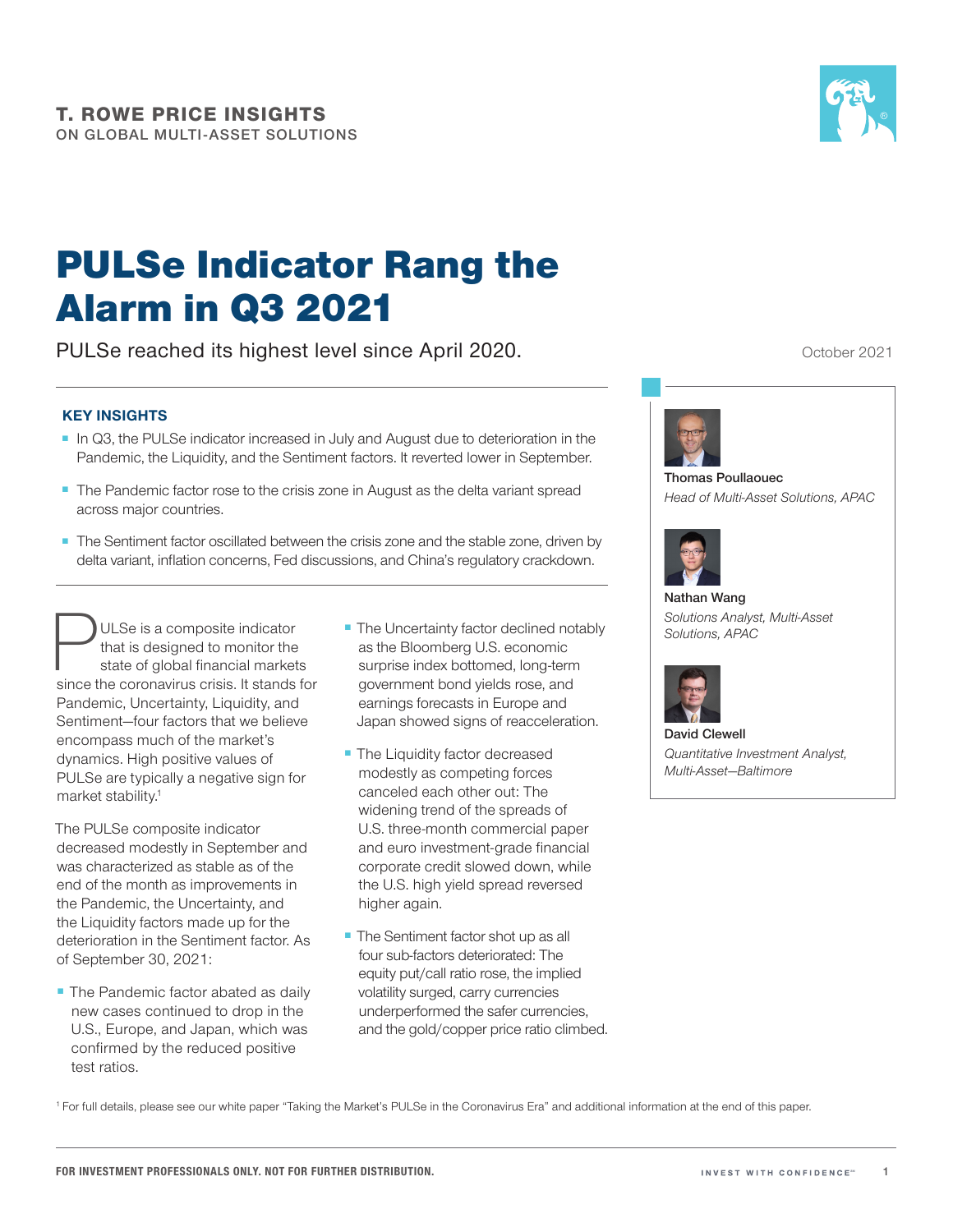## **Visualizing the PULSe Indicator**

(Fig. 1) Expressed as an average of the four component indicators

|               | <b>PULSe</b> | <b>Pandemic</b> | Uncertainty | Liquidity | <b>Sentiment</b> |
|---------------|--------------|-----------------|-------------|-----------|------------------|
| Current       | 0.30         | $-0.17$         | 0.17        | 0.17      | 1.03             |
| Zone          | Stable       | Stable          | Stable      | Stable    | <b>Crisis</b>    |
| 5-Day Trend   | 0.05         | $-0.25$         | 0.03        | $-0.60$   | 1.01             |
| 1-Month Trend | $-0.09$      | $-0.97$         | $-0.62$     | $-0.12$   | 1.34             |
| 3-Month Trend | 0.53         | 0.36            | $-0.12$     | 0.41      | 1.45             |

#### **PULSe Indicator History**



As of September 30, 2021.

Sources: Haver Analytics/Bloomberg Finance L.P. Analysis by T. Rowe Price.

For illustrative purposes only. Subject to change. The PULSe indicator has been developed by T. Rowe Price. Using different underlying indicators and data could yield different results. Future outcomes may differ significantly. Note: Positive indicator values are typically a negative sign for market stability. The division of PULSe into zones is subjective, based on historical data and statistical assumptions. "Trends" represent the change in the given indicator over the stated period. Please see additional disclosures on the PULSe indicator at the end of this paper.

### **Radar Chart Showing the PULSe Indicator and Its Components**

(Fig. 2) Radial axes expressed as z‑scores (number of standard deviations from the mean)



As of September 30, 2021.

Sources: Haver Analytics/Bloomberg Finance L.P. Analysis by T. Rowe Price.

For illustrative purposes only. Subject to change. The PULSe indicator has been developed by T. Rowe Price. Using different underlying indicators and data could yield different results. Future outcomes may differ significantly. "5 days," "1 month," and "3 months" represent the z‑score readings at those time periods prior to the current. Please see additional disclosures on the PULSe indicator at the end of this paper.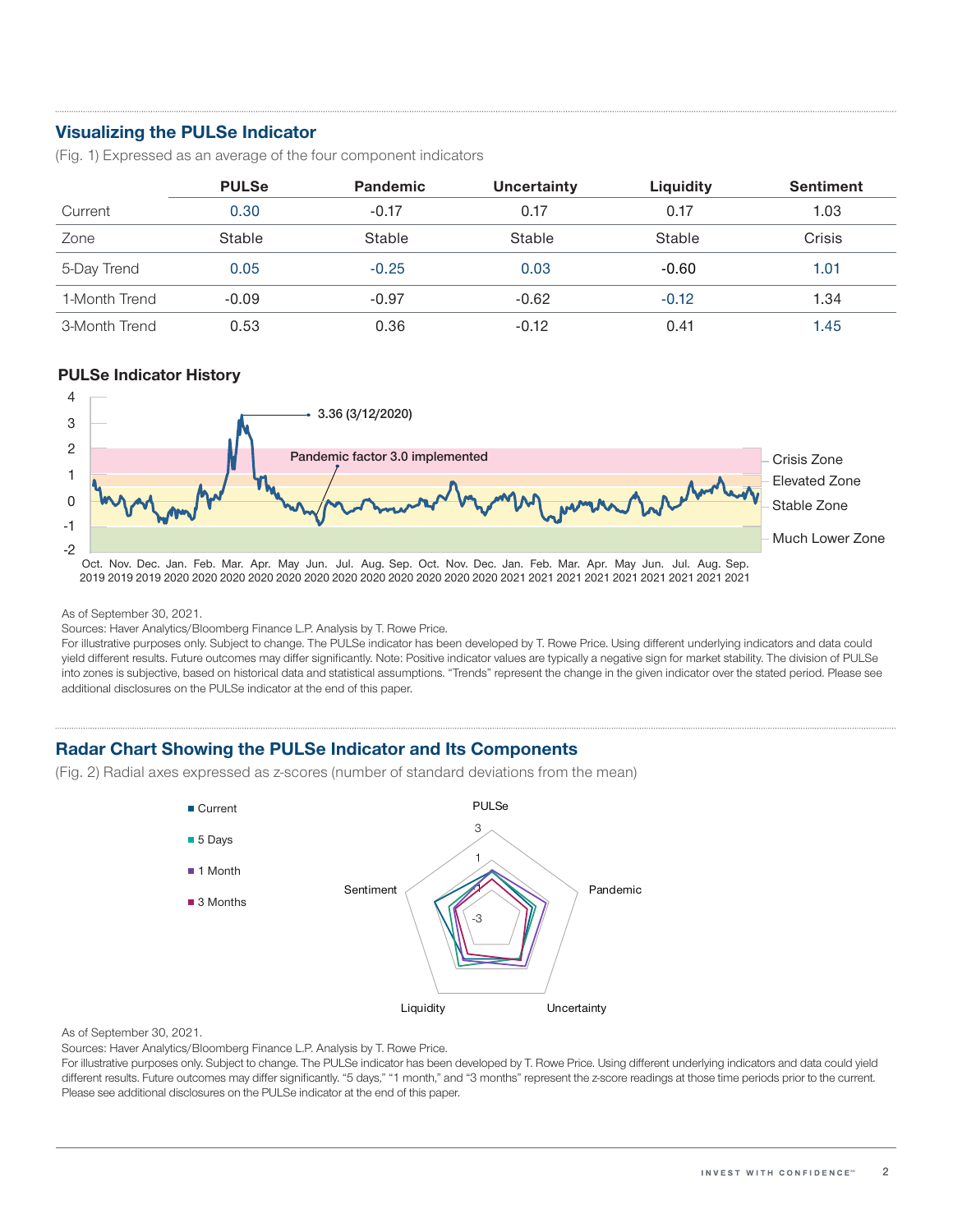### **The Four Components of PULSe**

(Fig. 3) Currently only Sentiment is elevated









As of September 30, 2021.

Sources: Haver Analytics/Bloomberg Finance L.P. Analysis by T. Rowe Price.

Indicator level on left-hand side expressed as a z-score and subjective stability zone on right-hand side of each chart.

For illustrative purposes only. Subject to change. The PULSe indicator has been developed by T. Rowe Price. Using different underlying indicators and data could yield different results. Future outcomes may differ significantly. Note: Positive indicator values are typically a negative sign for market stability. The division of PULSe into zones is subjective, based on historical data and statistical assumptions. Please see additional disclosures on the PULSe indicator at the end of this paper.

#### **Background Note**

In this note, we highlight three factors that contributed meaningfully to the PULSe indicator over September, the last month of the third quarter. The delta variant wave abated in the U.S., long‑term government bond yields rose, and implied volatility surged.

#### **1. The Delta Variant Is Abating in the U.S.**

In the current Pandemic factor model, we look at three key metrics: (1) daily new cases to track the spread of COVID-19, (2) Positive testing ratios to confirm the trend of the diffusion curves, and (3) Google retail mobility data to assess the ongoing impact of the pandemic on consumer behavior.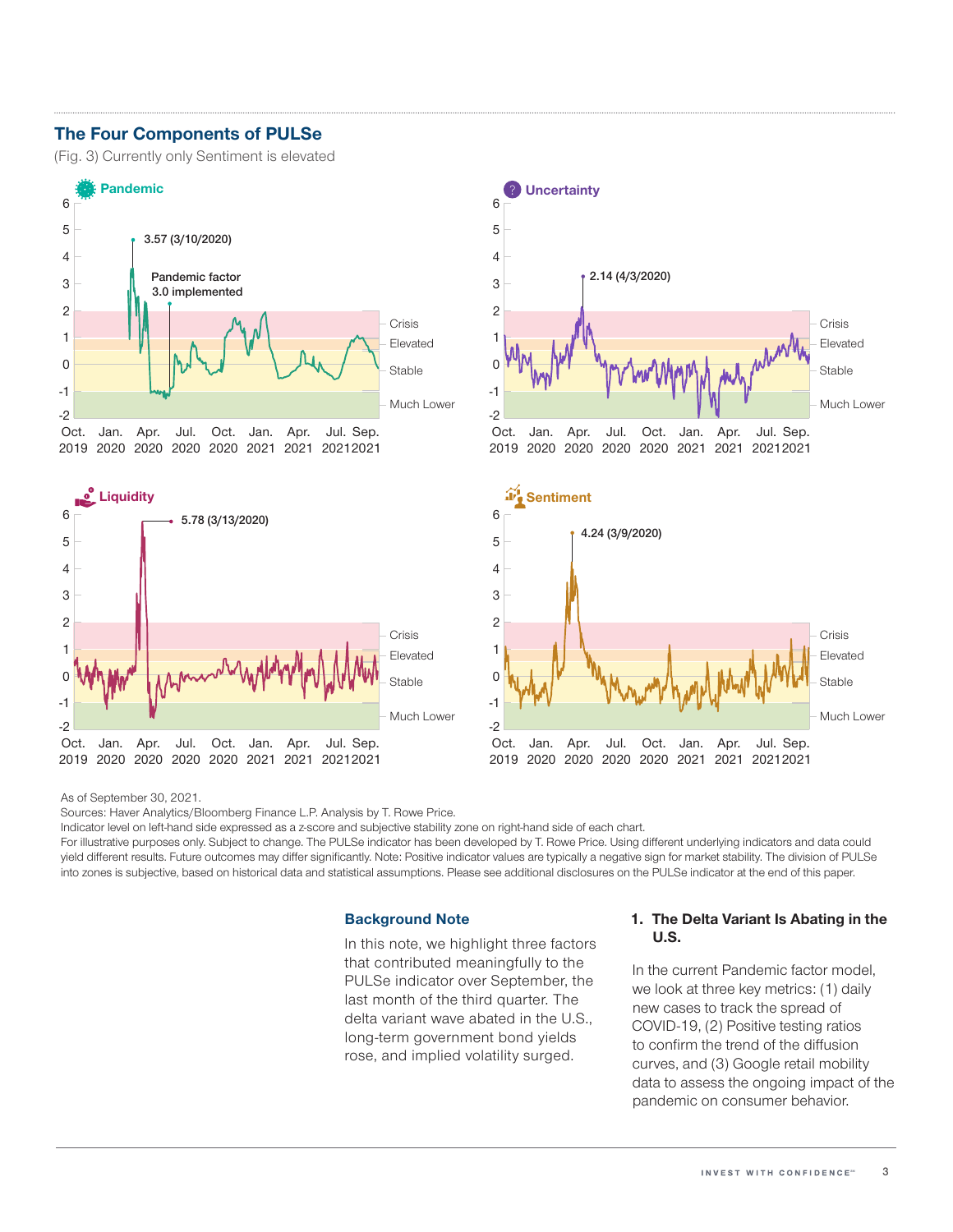

Daily New Cases Positive Test Ratio

**We Have Passed the Peak of the Delta Variant Wave, Confirmed by a Decreasing Positive Test Ratio**

(Fig. 4) U.S. daily new cases and positive test ratio

Starting from July, signs of overwhelmed hospitals in some regions of the U.S., which initially moved faster to vaccinate its population, suggested that vaccine efficacy may drop over time. As a result, Pfizer/BioNTech submitted trial data to the U.S. FDA seeking approval for booster shots for the general population and so far has received authorization for individuals over 65 years old and those 18 through 64 years of age at high risk of severe COVID‑19. We will wait and see what percentage of the population can be boosted ahead of the 2021 holiday season.

Soon after the positive test ratio peaked in late August, daily new cases started to drop rapidly, leading to a decline in the Pandemic factor score. Interestingly, during this round of outbreak, the Google retail mobility data have not been drastically impacted as people seemed to have adapted to the new norm of living with COVID-19.

On Friday, October 1, Merck and Ridgeback announced positive interim results for their orally administered COVID‑19 drug, molnupiravir. In the interim analysis, it reduced the risk of hospitalization by 50%. More encouragingly, through Day 29, no deaths were reported in patients who

received the drug, as compared with eight deaths in patients who received a placebo.

Our medium‑term view is that COVID‑19 will be treated like a flu once enough of the global population gets vaccinated and receives regular booster shots or drugs. This should allow the cyclical part of the economy to fully recover and benefit from the excess spending reserves of businesses and consumers. However, this view has been delayed by the new delta variant. We still believe that the COVID‑off destination remains our base case, and getting there has only been delayed, not derailed.

#### **2. Long-Term Government Bond Yields Rose**

Our Uncertainty factor includes the 10‑year U.S. government bond yields to estimate changes in the market's view of long‑term growth, inflation, and the term premium. Yields rise when investors see brighter economic prospects or expect higher inflation, and they drop when economic and market risks escalate.

In September, after the Federal Reserve's two‑day policy meeting, policymakers announced that they would soon consider tapering the central bank's purchases of Treasuries

As of September 30, 2021. Sources: Haver Analytics/Bloomberg Finance L.P.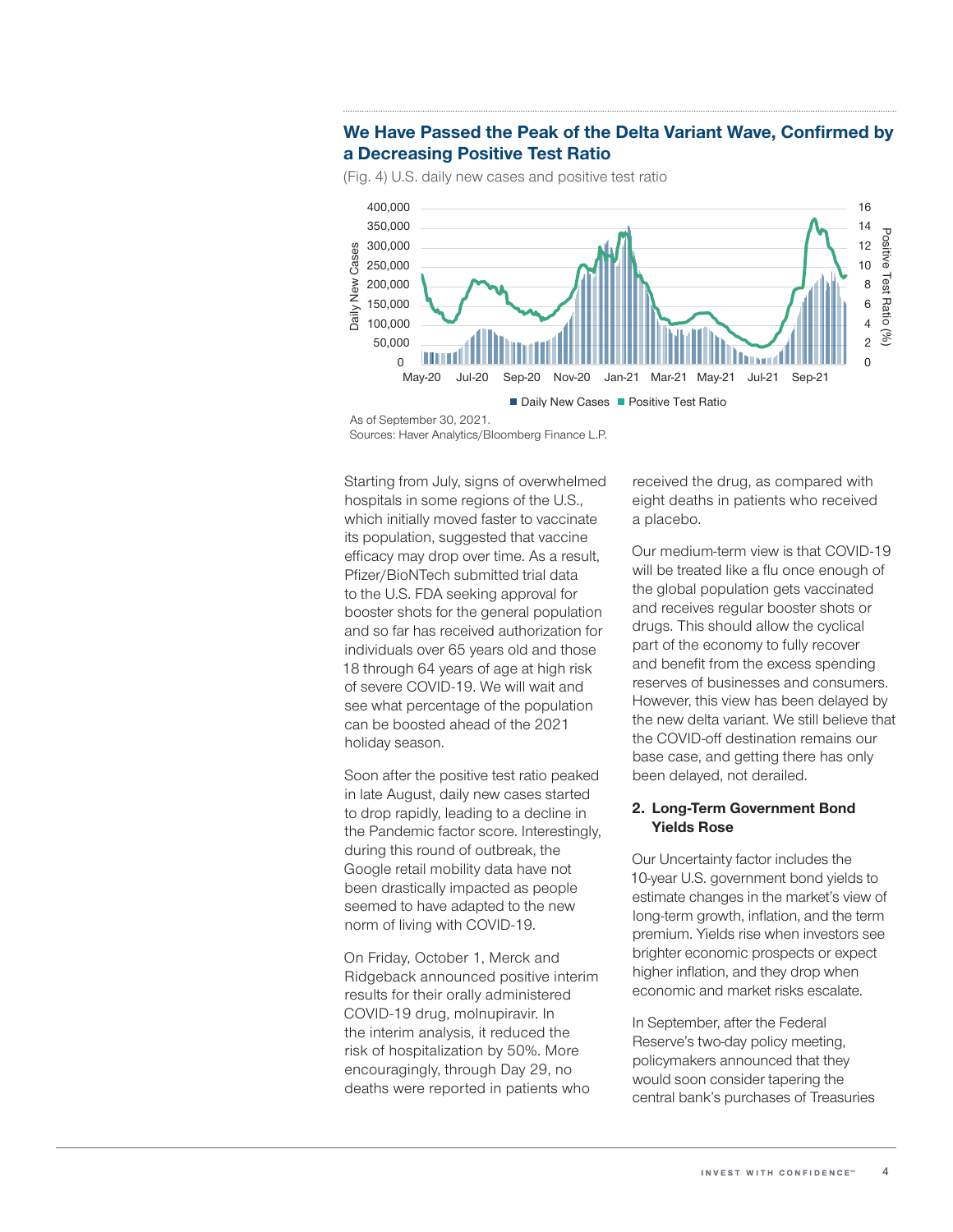#### **The Recent Virus Wave Didn't Threaten Retail Mobility**

(Fig. 5) U.S. daily new cases and Google retail mobility



As of September 30, 2021.

Sources: Haver Analytics/Bloomberg Finance L.P.

and mortgage‑backed securities. The Fed's release of its quarterly survey of individual policymakers' forecasts of future official short-term interest rates showed a small increase in their median rate expectations, which some investors interpreted as a modestly hawkish signal. The coming wind‑down of the Fed's monthly asset purchases and mildly hawkish revisions to its interest rate forecasts helped push the 10-year U.S. Treasury yield significantly higher. Our fixed income portfolio management team believes that reaccelerating economic growth, a stabilizing CPI, peaking liquidity, moderating regulatory crackdown, and abating coronavirus cases were all partially responsible for the recent movement in rates. Higher yields above all indicated lower economic uncertainty.

#### **3. Implied Volatility Surged**

The implied volatility of a market index derived from option prices reflects investors' forecasts of the likely movement in security prices in that market, and it's often thought to be a good proxy for market risk.

#### **A Rise in Yields Indicates Brighter Economic Prospect**



(Fig. 6) U.S. and Germany 10-year government bond yields

As of September 30, 2021. Source: Bloomberg Finance L.P.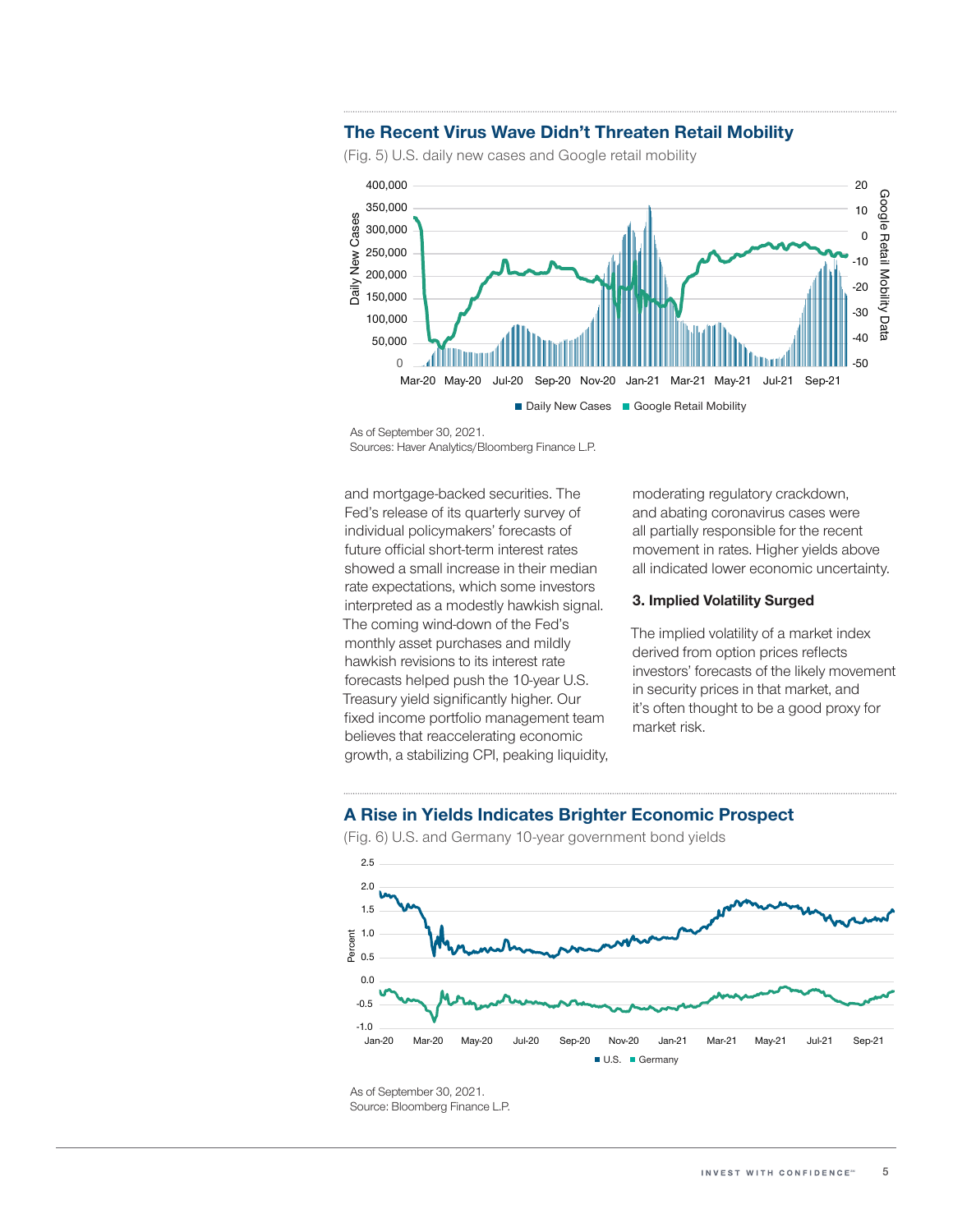#### **A Surge in Implied Volatility Indicates Deteriorating Market Sentiment**



(Fig. 7) S&P 500 and Euro STOXX 50 implied volatility

As of September 30, 2021. Source: Bloomberg Finance L.P.

In early September, implied volatility surged, which could be largely attributed to the uncertainty of President Joe Biden's spending plan and inflation worries. It was reported that Democratic Senator Joe Manchin backed as little as USD 1 trillion of Biden's USD 3.5 trillion spending plan, highlighting the wide gap between Democrat moderates and progressives. According to the Job Openings and Labor Turnover Survey (JOLTS) data release, there were a record 10.93 million positions waiting to be filled in July, putting upward pressure on wages, which will further challenge corporate profit margins.

In the week after, implied volatilities in the U.S. and Europe continued to push higher, likely due to contagion worries from China's Evergrande and U.S. Treasury Secretary Janet Yellen's op‑ed on debt ceiling risks. Our colleagues in the emerging markets credit team, Sheldon Chan and Anna

Zhang, believe Evergrande's troubles are unlikely to cause systematic risk in China, not to mention other parts of the world. Despite being the second-largest property developer in China by contracted sales, it has only a 5% market share in the fragmented industry. Chan and Zhang expect that any impact to the banking system should be manageable and that the government will instead focus on the social fallout of unfinished housing units and payables to suppliers.

Implied volatility spiked again toward the end of the month, as investors anticipated the Federal Reserve moving away from the current highly accommodative policy and were concerned about the impact of rising Treasury yields on asset valuations. It appears we will continue to observe some volatility over the last three months of the year, driven by pandemic, Fed discussions, fiscal spending, energy prices, and regulatory crackdowns.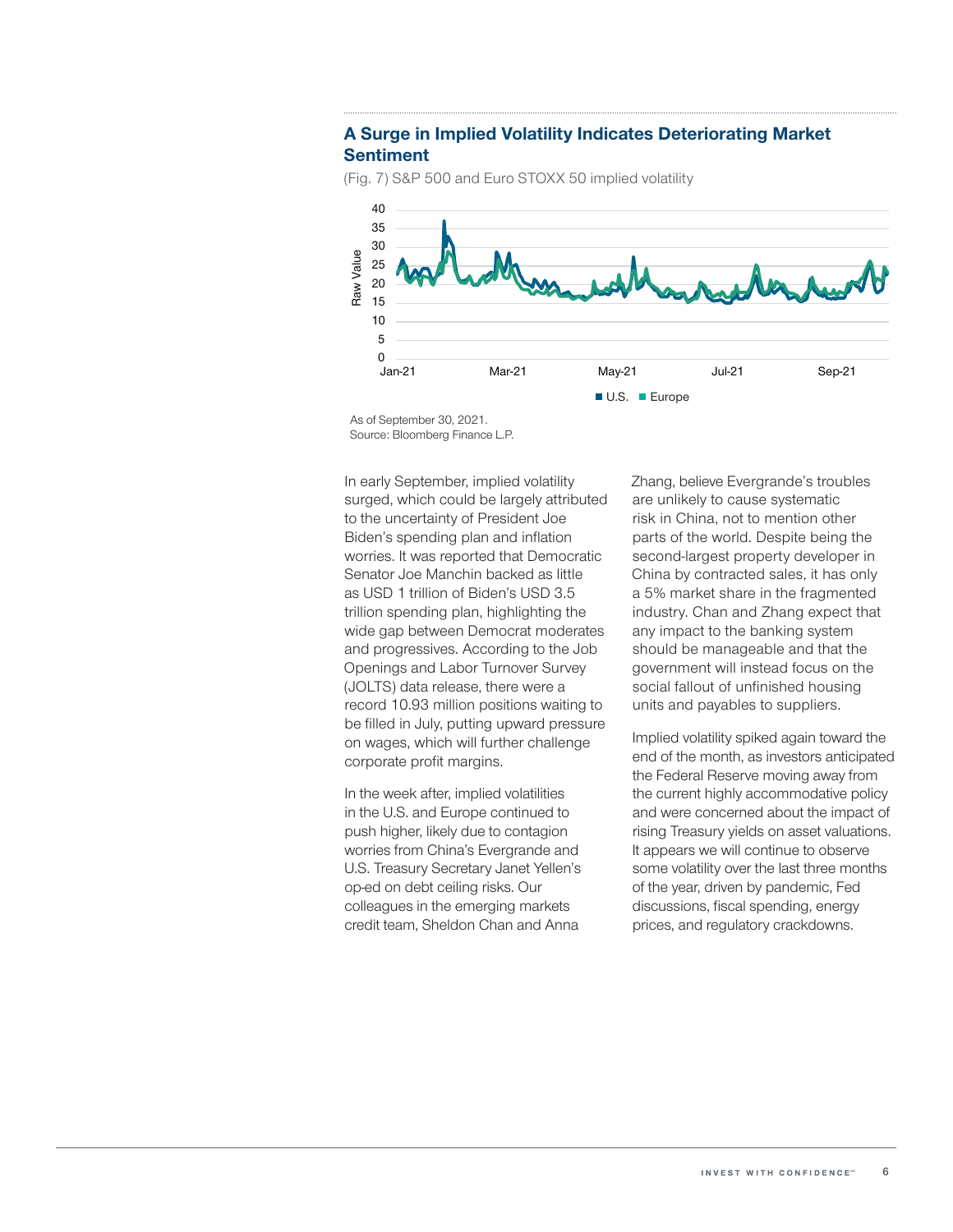#### **Additional Information Regarding the PULSe Indicator:**

We stress that the PULSe indicator is directional only, meant to show whether the key factors underlying the market turbulence are strengthening or weakening over time. It is not meant to be the basis for making market or asset allocation decisions and is not designed to be a market timing indicator.

A high number for the PULSe indicator is a sign of market stresses and, thus, potential turbulence.

Z‑Score—We focus on how the latest market data are different from the recent past using a z‑score, where each data point is expressed in terms of the number of standard deviations above or below the mean, or average, of the series.

The Pandemic factor or score differs slightly from the other three factors in terms of its underlying principles and, thus, the manner of its construction. Our Pandemic series is measured focusing on the largest economies such as the G-7. In the current Pandemic factor model, we look at three metrics: (1) daily new cases to track the spread of the COVID-19 (the disease caused by the coronavirus); (2) positive test ratio to confirm the trend of the diffusion curve; and (3) Google retail mobility to assess the impact of the pandemic on consumer behavior. Our Uncertainty factor focuses on economic data and how they differ from market expectations. Examples of underlying data include the Bloomberg economic surprise indices, changes in oil supply and demand, yield curves, and earnings per share growth forecasts. The Liquidity indicator aims to identify any stresses in the credit market. Spreads on credit typically widen when liquidity dries up. Our Liquidity gauge uses the commercial paper spread, the financials sector spread, the high yield energy and ex-energy spreads and ratio. Finally, our gauge of market Sentiment looks at risk appetite from market participants. This includes put/call ratio, implied volatility, a measure of extremes in daily returns, currency sentiment, and some commodity prices.

Our aggregate PULSe indicator is composed of the four components or factors that are themselves composite indices. A simple average is taken across the four components.

For full details, please see our white paper "Taking the Market's PULSe in the Coronavirus Era."